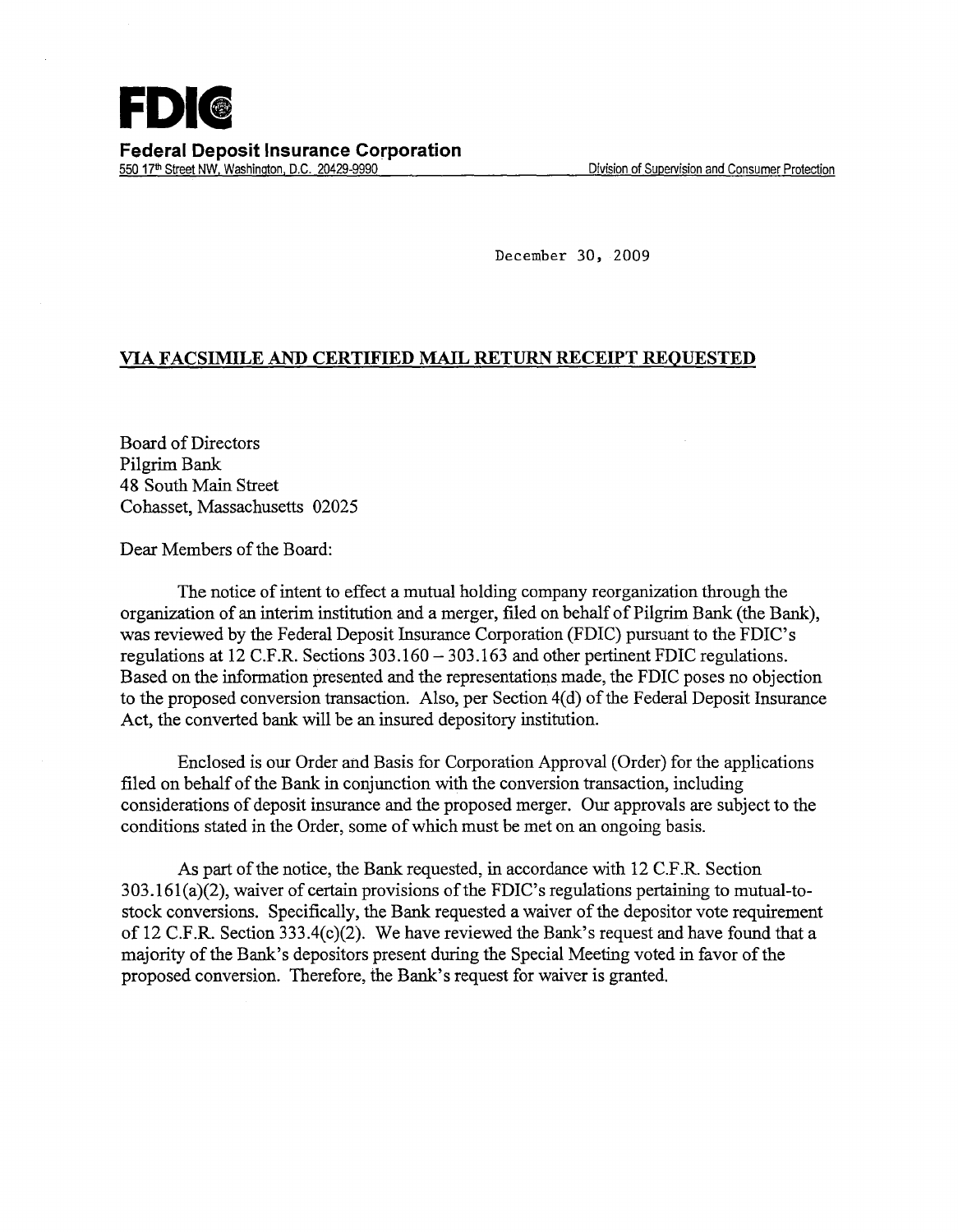Board of Directors Pilgrim Bank Page 2

Please notify the Boston Area Office in writing when the proposed transaction has been consummated. If an extension of time limit included in the Order is required, a letter requesting a specific extension of the limitation, including reasons therefore, should be submitted to the Boston Area Office.

Sincerely,

Christopher J. Spoth Senior Deputy Director **/S/**

Enclosure

 $\label{eq:2.1} \frac{1}{\sqrt{2\pi}}\int_{\mathbb{R}^{2}}\left|\frac{d\mathbf{r}}{d\mathbf{r}}\right|^{2}d\mathbf{r}d\mathbf{r}$ 

cc: Kent M. Krudys, Esq. Luse Gorman Pomerenk & Schick, P.C. *5335* Wisconsin Avenue, N.W., Suite 400 Washington, D.C. 20015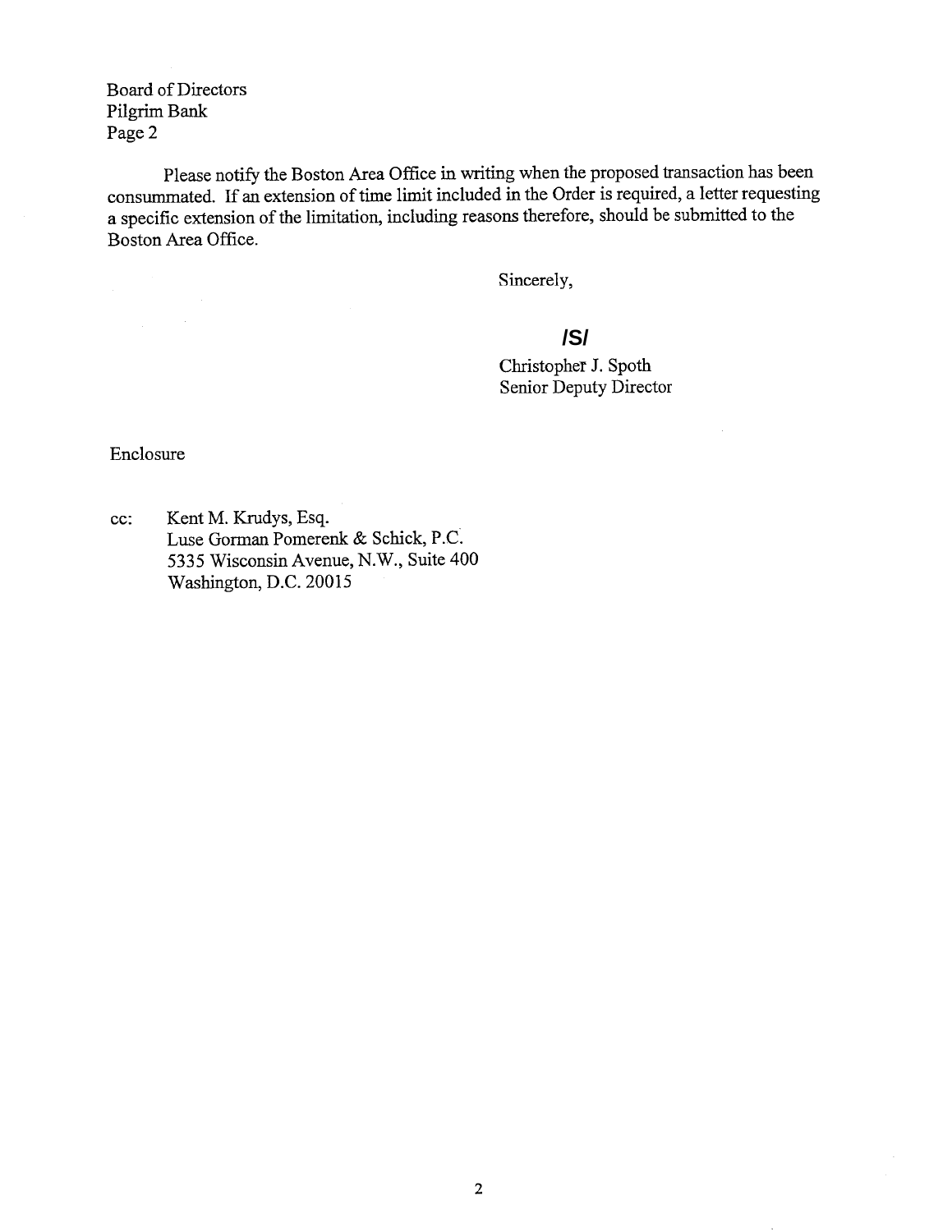## FEDERAL DEPOSIT INSURANCE CORPORATION

Pilgrim Bank Cohasset, Norfolk County, Massachusetts

Application for Federal Deposit Insurance and Consent to Merge

## ORDER AND BASIS FOR CORPORATION APPROVAL

Pursuant to Sections 5 and 18(c) and other provisions of the Federal Deposit Insurance (FDI) Act, applications have been filed on behalf of Pilgrim Bank, Cohasset, Massachusetts (Mutual Institution), currently a state-chartered, mutually-owned Deposit Insurance Fund (DIF) member with total resources of \$157,978,000 and total deposits of \$143,836,000 as of September 30, 2009. The applications seek FDIC consent to merge with Pilgrim Interim Stock Bank, Cohasset, Massachusetts, a proposed new interim, state-chartered stock bank subsidiary. Applications have also been filed for Federal deposit insurance for Pilgrim De Novo Cooperative Bank (to be subsequently organized into a Massachusetts chartered mutual holding company) and Pilgrim Interim Stock Bank.

The transaction is to effect the Mutual Institution's plan of reorganization which, solely to facilitate such undertaking, provides for:

- Mutual Institution to organize a new *de novo* mutual co-operative bank under Massachusetts law to be known as Pilgrim De Novo Co-operative Bank.
- Pilgrim De Novo Co-operative Bank to reorganize into mutual holding company to be known as Conahasset Bancshares, MHC.
- Conahasset Bancshares, MHC to establish a Massachusetts-chartered subsidiary stock cooperative bank to be known as Pilgrim Interim Stock Bank (Stock Bank).
- Conahasset Bancshares, MHC to establish a new wholly-owned Maryland-chartered subsidiary holding company in the stock form of organization to be known as Conahasset Bancshares, Inc.
- Mutual Institution to immediately merge with and into Stock Bank, with the Stock Bank as the surviving entity under the name Pilgrim Bank (Resultant Bank or Pilgrim Bank).
- Conahasset Bancshares, MHC to immediately thereafter contribute 100% of the shares of the Resultant Bank to Conahasset Bancshares, Inc.

Upon consummation of the reorganization, the deposits of Pilgrim Bank will continue to be insured under the DIF. On the effective date of the reorganization, Pilgrim Bank will be a stock bank that is wholly owned by Conahasset Bancshares, Inc., which will be wholly owned by Conahasset Bancshares, MHC. Applications for the establishment of Conahasset Bancshares, MHC and Conahasset Bancshares, Inc., have been approved by the Federal Reserve Bank of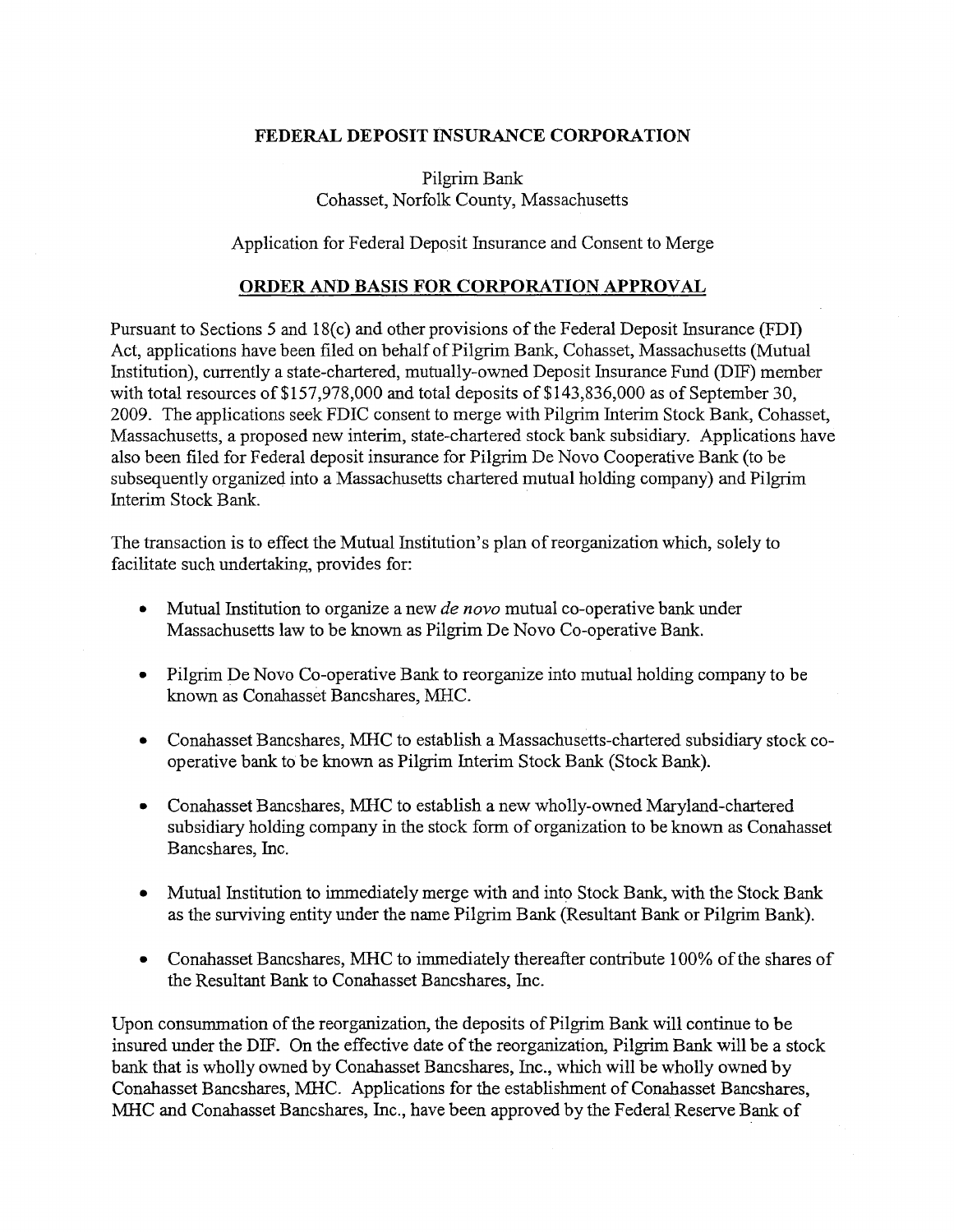Boston. The Massachusetts Division of Banks has granted Pilgrim Bank the authority to conduct abanking business and approved the establishment and operation of a stock bank. Following consummation of the merger, Pilgrim Bank will operate the same banking business, with the same management, at the same locations now being served by the Mutual Institution. The proposed transaction will not alter the competitive structure of banking in the market served by the Mutual Institution. Pilgrim Bank's main office will continue to be located at 48 South Main Street, Cohasset, Massachusetts.

Notice of the proposed transaction, in a form approved by the FDIC, has been published pursuant to the FDI Act. A review of available information, including the Community Reinvestment Act (CRA) Statement of the Mutual Institution, disclosed no inconsistencies with the purposes of the CRA. Pilgrim Bank is expected to continue to meet the credit needs of its entire community, consistent with the safe and sound operation of the institution.

In connection with the merger application, the FDIC has taken into consideration the financial and managerial resources and prospects of the Mutual Institution and Resultant Bank, the convenience and needs of the community to be served, and the competitive effects of the proposed transactions. The FDIC has also taken into consideration the effectiveness of the insured depository institutions involved in the proposed merger transaction in combating moneylaundering activities.

In addition, the FDIC has fully considered all available facts and information relevant to the factors of Section 6 of the FDI Act relating to the applications for Federal deposit insurance for Pilgrim De Novo Cooperative Bank and Pilgrim Interim Stock Bank.

Having found favorably on all statutory factors, it is the FDIC's judgment that the applications for Consent to Merge and for Federal deposit insurance should be and are hereby approved, subject to the following conditions, some of which are continuing in nature:

- 1. That, except for the proposed transfer of stock to Conahasset Bancshares, MHC and the contribution of that stock by Conahasset Bancshares, MHC to Conahasset Bancshares, Inc., no shares of the stock of Pilgrim Bank shall be sold, transferred or otherwise disposed of, to any person (including any Employee Stock Ownership Plan) unless prior notice is provided to, and non-objection is received from, the FDIC;
- 2. That, prior to a sale, transfer or other disposition of any shares of Conahasset Bancshares, Inc. by Conahasset Bancshares, MHC, to any person (including any Employee Stock Ownership Plan) or a conversion of Conahasset Bancshares, MHC, to stock form, Pilgrim Bank will provide written notification to the FDIC and provide the FDIC with copies of all documents filed with the state and Federal banking and/or securities regulators in connection with any sale, transfer, disposition or conversion;
- 3. That, should any shares of stock of Pilgrim Bank or Conahasset Bancshares, Inc. be issued to persons other than Conahasset Bancshares, MHC, any dividends waived by Conahasset Bancshares, MHC must be retained by Conahasset Bancshares, Inc. or Pilgrim Bank and segregated, earmarked or otherwise identified on its books and records;